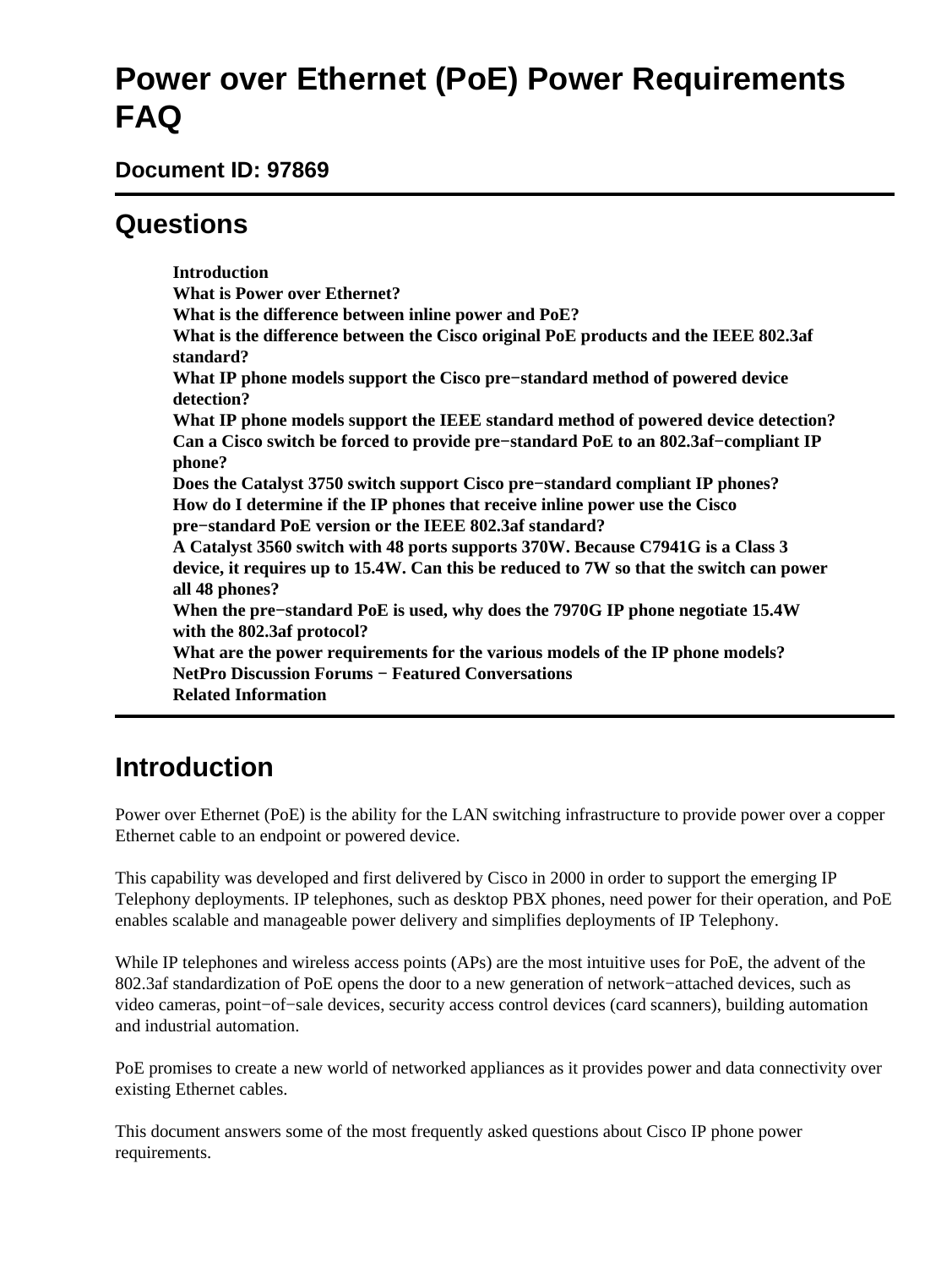#### **Q. What is Power over Ethernet?**

**A.** Power over Ethernet (PoE) is the ability to deliver 48 VDC of power over the same copper cable as Ethernet. Two primary elements are required in order to implement PoE. They are:

- power sourcing equipment (PSE) the LAN switch or source power delivered over Ethernet
- the powered device (PD) the end device that accepts and uses power from the Ethernet cable for its operation

#### **Q. What is the difference between inline power and PoE?**

**A.** They are the same. When Cisco Systems® first introduced powered Ethernet ports, the technology was called inline power. In order to allow for universal terminology, Cisco now uses "Power over Ethernet" or "PoE" for all deployments, standard or pre−standard.

#### **Q. What is the difference between the Cisco original PoE products and the IEEE 802.3af standard?**

**A.** The differences include:

- ♦ the amount of power that is available to the connected device
- $\triangle$  the method used for device discovery
- ♦ the way that power is removed from the wire when a powered device is removed

#### **Q. What IP phone models support the Cisco pre−standard method of powered device detection?**

**A.** These Cisco IP phones can accept Cisco pre−standard PoE from a card integrated with a Cisco Catalyst switch or a Catalyst in−line power patch panel:

- ♦ 7985G
- ♦ 7960G
- ♦ 7940G
- ♦ 7910G
- $\triangle$  7910G + SW
- ♦ 7912G
- ♦ 7905G
- ♦ 7902G
- ♦ 7962G
- ♦ 7975G
- $\triangleleft$  802.3af

These phones can draw local power from a power cube (CP−PWR−CUBE−2=) in addition to a country or regionally specific power cord (CP−PWR−CORD−xx=).

#### **Q. What IP phone models support the IEEE standard method of powered device detection?**

**A.** These Cisco IP phones support IEEE 802.3af PoE:

- ♦ 7961G−GE
- ♦ 7971G−GE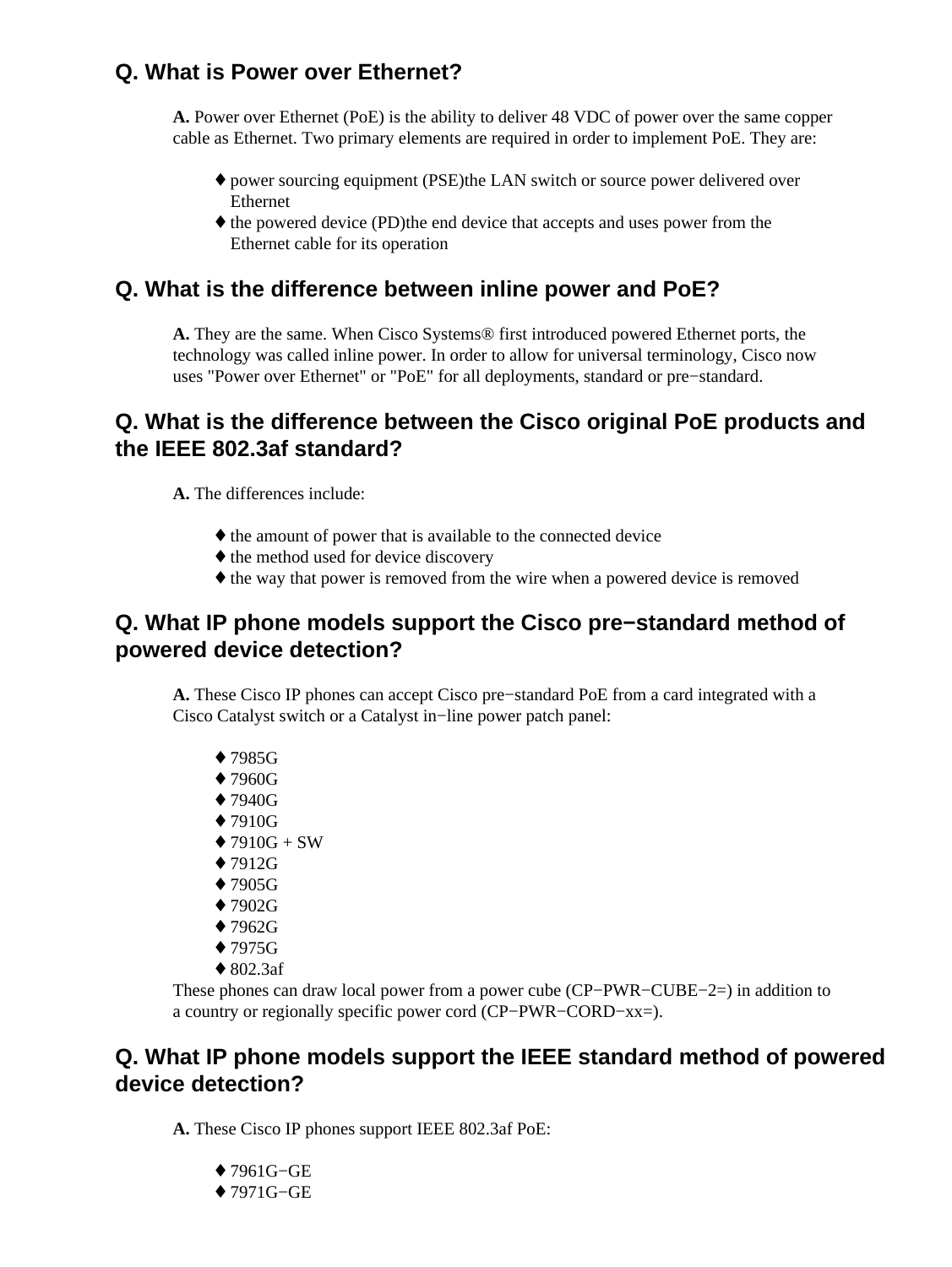- ♦ 7931G
- ♦ 7941G−GE
- $\div$  7945G
- $\div$  7965G
- ♦ 7975G

**Note:** These Cisco IP phones support both the Cisco pre−standard PoE and IEEE 802.3af PoE:

- ♦ 7970G
- ♦ 7961G
- ♦ 7906G
- ♦ 7941G
- ♦ 7911G
- ♦ 7962G

#### **Q. Can a Cisco switch be forced to provide pre−standard PoE to an 802.3af−compliant IP phone?**

**A.** There is no way to force the switch to provide pre−standard PoE, because the power allocation is done automatically through negotiation.

Cisco switches with PoE capability automatically supply power to connected pre−standard powered devices, such as Cisco IP phones and Cisco Aironet access points, and to IEEE 802.3af−compliant powered devices if the switch senses that there is no power on the circuit. This means the switch supplies power to any non−Cisco device that does not have Cisco Discovery Protocol (CDP), as long as it is an IEEE 802.3af−compliant powered device.

In conclusion, Cisco pre−standard PoE devices and 802.3af−compliant devices work accordingly, and the switch cannot provide either pre−standard PoE to an 802.3af device or 802.3af power to a Cisco pre−standard device.

#### **Q. Does the Catalyst 3750 switch support Cisco pre−standard compliant IP phones?**

**A.** The Catalyst 3750 switch supports both the Cisco pre−standard PoE method and the IEEE 802.3af PoE standard. The switches automatically supply power to connected pre−standard powered devices, such as Cisco IP phones and Cisco Aironet access points, and to IEEE 802.3af−compliant powered devices if the switch senses that there is no power on the circuit.

However, there can be issues when you connect some third party pre−standard compliant devices to the Catalyst 3750, because the third party devices can potentially use different pins in order to detect power. When you deal with third party pre−standard compliant devices, check with the manufacturer about the alignment of the pins for power detection.

#### **Q. How do I determine if the IP phones that receive inline power use the Cisco pre−standard PoE version or the IEEE 802.3af standard?**

**A.** Cisco Standards based Power over Ethernet supplies power to Cisco IP phones, Cisco Wireless access points and any third party IEEE 802.3af standard compliance powered devices (PDs) with the same Ethernet cable that carries the data. Cisco Catalyst 3750 and 3560 Power over Ethernet supports both the Cisco pre−standard Power over Ethernet implementation as well as the IEEE 802.3af Power over Ethernet implementation. This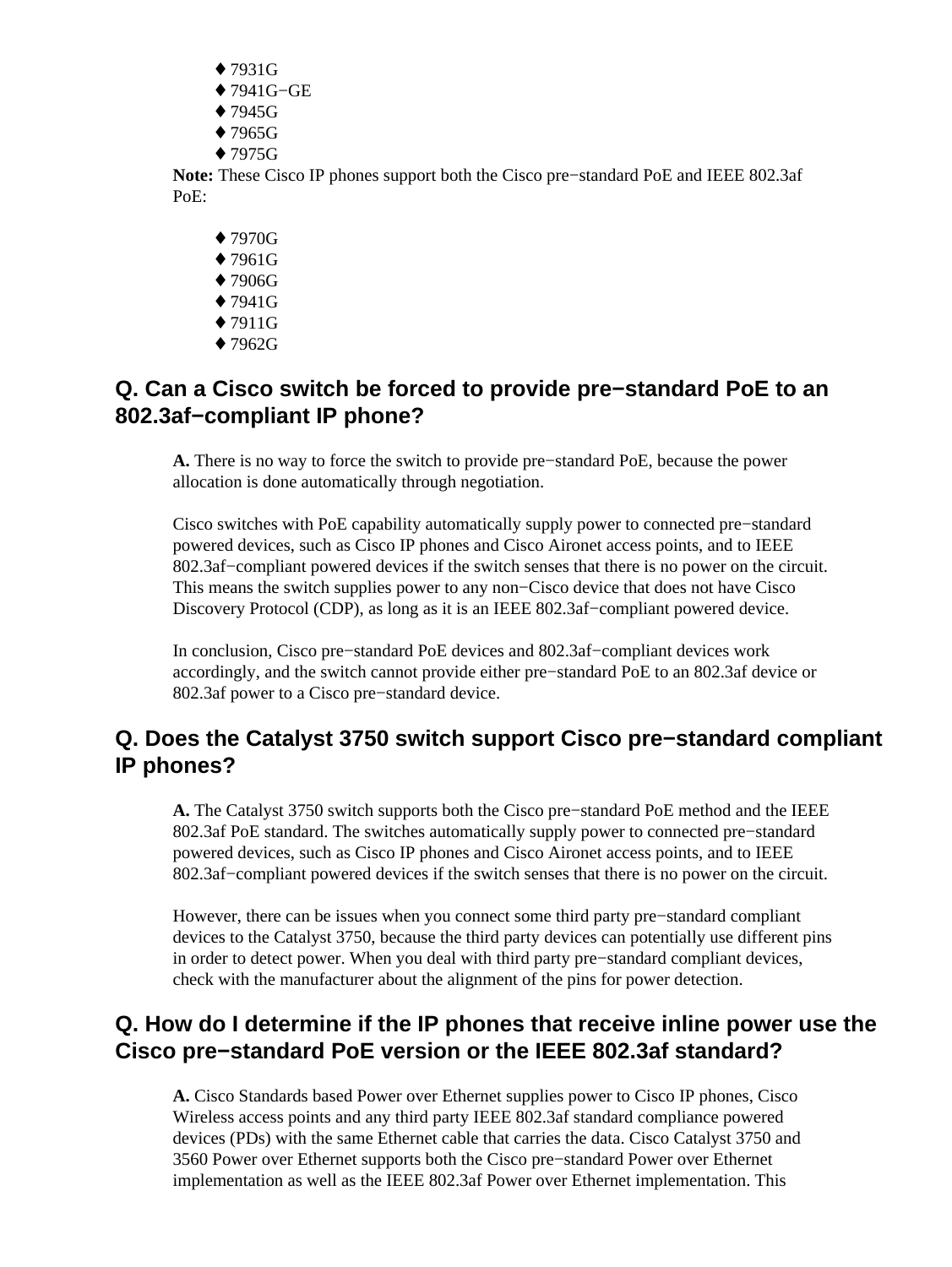ensures backward and forward compatibility and investment protection.

The Catalyst 3750/3560 PoE switches support both the Cisco pre−standard Power over Ethernet, and the Standards based Power over Ethernet methods of PD detection. Both detection methods are active at the same time, and either one can be used in order to detect a valid PD. The Catalyst 3750/3560 PoE switches periodically check all ports, powered and non−powered, in order to check their status and the power status of connected devices.

Cisco Catalyst 3750/3560 PoE switches support Cisco pre−standard PD detection mechanisms, and any Standards based compliant PDs. Most Cisco made PDs, pre−standard or standard, support Cisco Discovery Protocol (CDP). Once power is applied to a port that contains a pre−standard or standard Cisco PD, CDP is used in order to determine the actual power requirement, and the system power budget is adjusted accordingly.

For Cisco pre−standard PDs, if CDP is enabled on the switch, 15.4W is initially allocated, and then further refined when the CDP message is received from the PD. If CDP is disabled on the switch, or if the PD does not support the Power requirements field of the CDP message, the initial allocation value of 15.4W is used throughout the duration of the connection.

For Standards based compliant PDs, the Catalyst 3750/3560 Power over Ethernet controller classifies the PD at the detection stage and allocates a required power budget based on the IEEE class. If a PD supports both IEEE 802.3af and Cisco pre−standard, the PD is detected as an IEEE device. The Catalyst 3750/3560 PoE switches classify the PD at the detection stage and allocate a required power budget based on the IEEE class. Then, a CDP message determines the actual power usage for the PD, provided that CDP is enabled on the switch. If the requested power through CDP is higher than the PoE controller classified power, the requested power is adjusted to the PoE controller IEEE class.

Since all of this happens automatically, it is not possible to determine whether the IEEE standard or the pre−standard runs.

#### **Q. A Catalyst 3560 switch with 48 ports supports 370W. Because C7941G is a Class 3 device, it requires up to 15.4W. Can this be reduced to 7W so that the switch can power all 48 phones?**

**A.** If Cisco Discovery Protocol (CDP) is enabled, there is no need to reduce the power requirement to 7W. The phone is classified as a Class 3 device when it first powers up, but after it powers up, CDP sets the desired power level on the 3560 to 7W. This allows the switch to support 48 ports of phones.

**Note:** If you use C7941G−GE, it is not possible to power all 48 phones. C7941G−GE usually draws 12.9W. The total power available is 370W, and for 48 ports, this evenly divides up to ~7.71W per port. In this case, the 3560 switch can only support 28 phones that draw 12.9W each.

#### **Q. When the pre−standard PoE is used, why does the 7970G IP phone negotiate 15.4W with the 802.3af protocol?**

**A.** A Cisco IEEE+CDP powered device, such as a Cisco IP phone 7970G, comes up in low power mode (6.3W) and transmits a Cisco Discovery Protocol (CDP) message with an inline power (ILP) type length value (TLV) that informs the Power Source Equipment (PSE) of the actual power required by the device. If the power is less than the default 15.4W, the PSE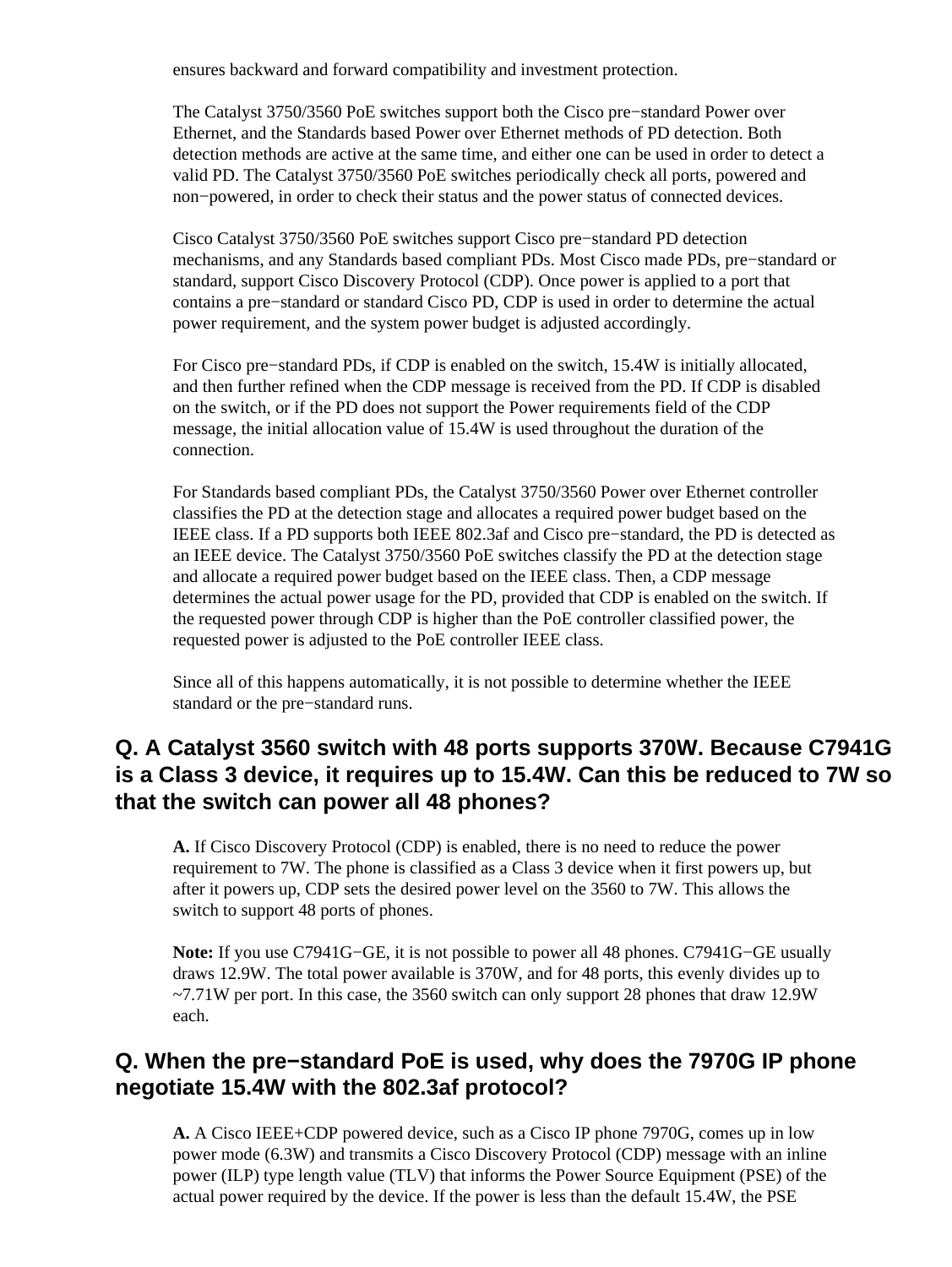acknowledges the request with its available power and modifies the PSEs power budget. If the requesting powered device exceeds the power budget for the line card or switch, the port is either powered down, or the port remains in low power mode (7W).

This management scheme is implemented in order to provide backward compatibility and investment protection to the installed base of Cisco Catalyst pre−standard Power over Ethernet capable line cards and switches. Cisco IP phones are power efficient and require 6.3W maximum power as reflected within the pre−standard Power over Ethernet implementation. However, the development of new high−power powered devices, such as wireless access points and IP phones with color LCD screens, requires additional power that cannot be delivered with the pre−standard implementations. Because Cisco powered devices are brought up in low power mode, Cisco high−power powered devices can operate, albeit with reduced functionality, on two pre−standard line cards. Additionally, as Cisco powered devices explicitly signal their exact power requirements to the PSE, the PSE can accurately budget power consumption because only the power actually required by the powered device is allocated.

This management intelligence allows better power resource allocation, because powered devices can return unused power to the PSE power budget. For example, if an IEEE 802.3af Class 3 powered device requires 9W, the PSE must budget for the full 15.4W even though the device only ever draws 9W. This wastes 6.4W on the powered device. If multiple 9W devices are present, it wastes enough power budget to deny power to other lower−power powered devices. Since Cisco Discovery Protocol explicitly signals the actual power required, the wasted power is returned to the PSE power budget.

Periodically, the PSE checks to see whether the powered device is still present and requires power and also implements checks in order to detect conditions, such as where a short circuit occured between transmit and receive pairs. Cisco implements two mechanisms in order to detect these conditions. The first is an extension of the pre−standard discovery protocol, whereby a discovery signal is transmitted periodically. If the received discovery signal has the same amplitude as the transmitted signal, the PSE removes power, because there is a short circuit. If the PSE receives a discovery signal that is attenuated by the low pass filter, the PSE maintains power to the powered device. IEEE 802.3af−2003 is the second mechanism supported by Cisco. With this mechanism, the power draw is monitored, and if it exceeds a specific value for a specific time period, power delivery is shut down to the port.

#### **Q. What are the power requirements for the various models of the IP phone models?**

- ♦ CP−7902G (6.3W)
- ♦ CP−7905G (6.3W)
- ♦ CP−7910−SW (6.3W)
- ♦ CP−7910G (6.3W)
- ♦ CP−7912G (6.3W)
- ♦ CP−7940G (6.3W)
- ♦ CP−7960G (6.3W)
- ♦ CP−7906G (5W) (Class 2)
- ♦ CP−7911G (5W) (Class 2)
- ♦ CP−7941G (6.3W) (Class 2)
- ♦ CP−7941G−GE (12.9W) (Class 3)
- ♦ CP−7961G (6.3W) (Class 2)
- ♦ CP−7961G−GE (12.9W) (Class 3)
- ♦ CP−7970G (10.25W) (Class 3)